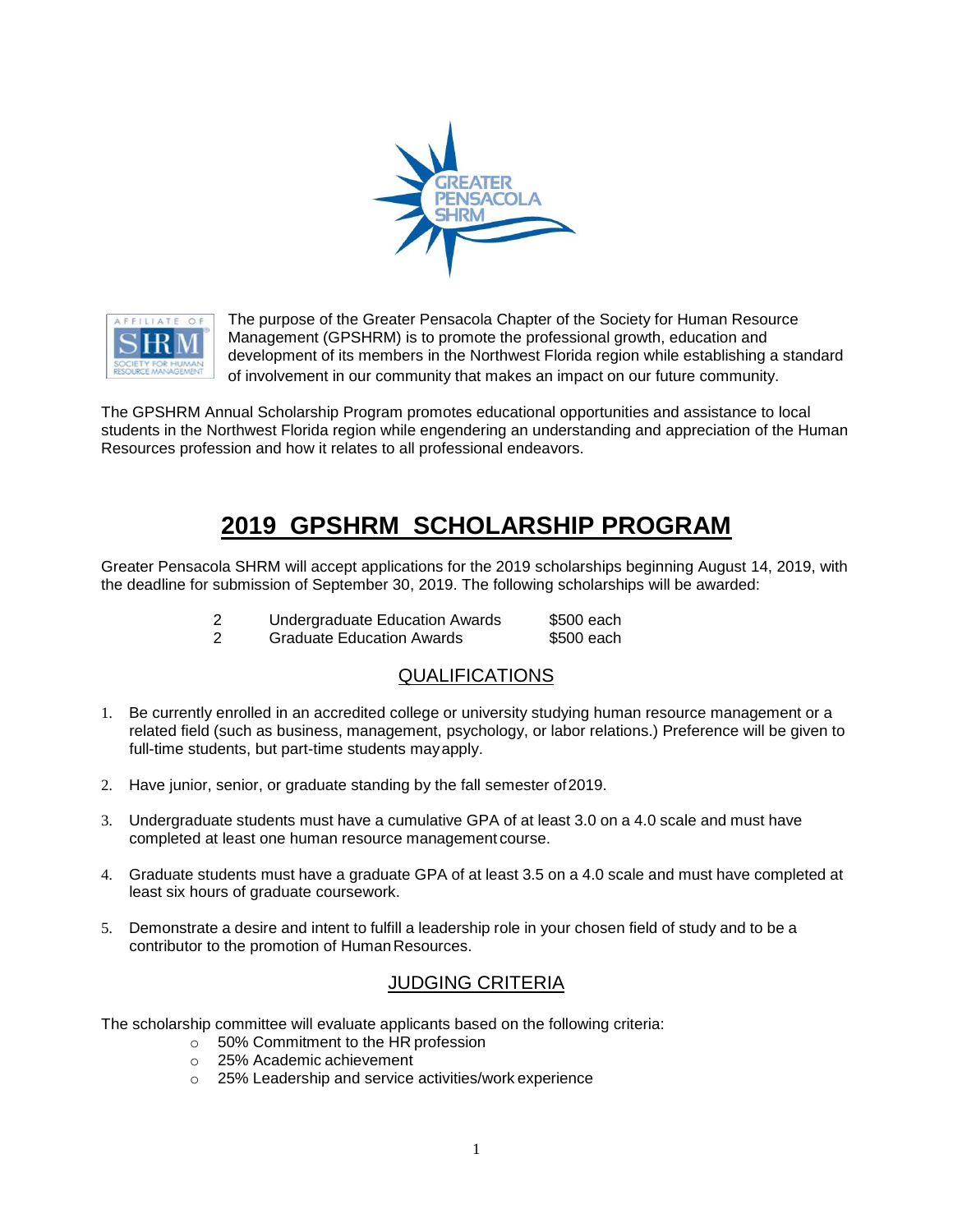### NECESSARY DOCUMENTS

The required documents should be submitted electronically:

- 1. GPSHRM Scholarship Application Form
- 2. Resume, including leadership and service activities, work experiences, and professional memberships
- 3. An official transcript for the past two years of study
- 4. Two letters of recommendation, addressed to the "GPHSRM Scholarship Committee"

*(Application, Resume and Letters, should be in submitted in PDF format. Letters should preferably be on letterhead, and should not exceed 2 pages in length. All File names should contain your full name, with last name first- for example: "Powers, Jim- Reference".)*

5. An essay that describes (a) how you became interested in HR management, (b) what your career plans are, including how you will use your HR management education, and (c) your commitment to the HR profession, including examples of your current and past involvement in the profession and your plans for participation and service in the future. Whenever possible, please give specific examples to highlight your commitment to HR and to clarify your ideas. The essay should not exceed two pages (8  $\frac{1}{2}$  x 11, double-spaced, 12-point font).

*(Essay should be in PDF format and the file names should contain your full name, with last name first- for example: "Powers, Jim- Essay".)*

## DEADLINE AND SUBMISSION

#### TIMELINE

- September 30, 2019: Deadline to submit all applicationmaterials
- No later than October 31, 2019: Applicants notified of results
- Scholarship Presentation: GPSHRM Annual "Spirit of Giving" November 13, 2019

#### **SUBMISSION**

- All required documents including official transcripts and letter(s) of recommendation must be received by GPSHRM email no later than midnight CST, September 30, 2019
- EMAIL PDF file to : [gpshrmfl@gmail.com](mailto:gpshrmfl@gmail.com)
- Recipients will be notified no later than October 31, 2019

If you have any more questions, please contact Randy Ardis at (850) 207-5855 or e-mail him at [rardis@landrumhr.com.](mailto:rardis@landrumhr.com)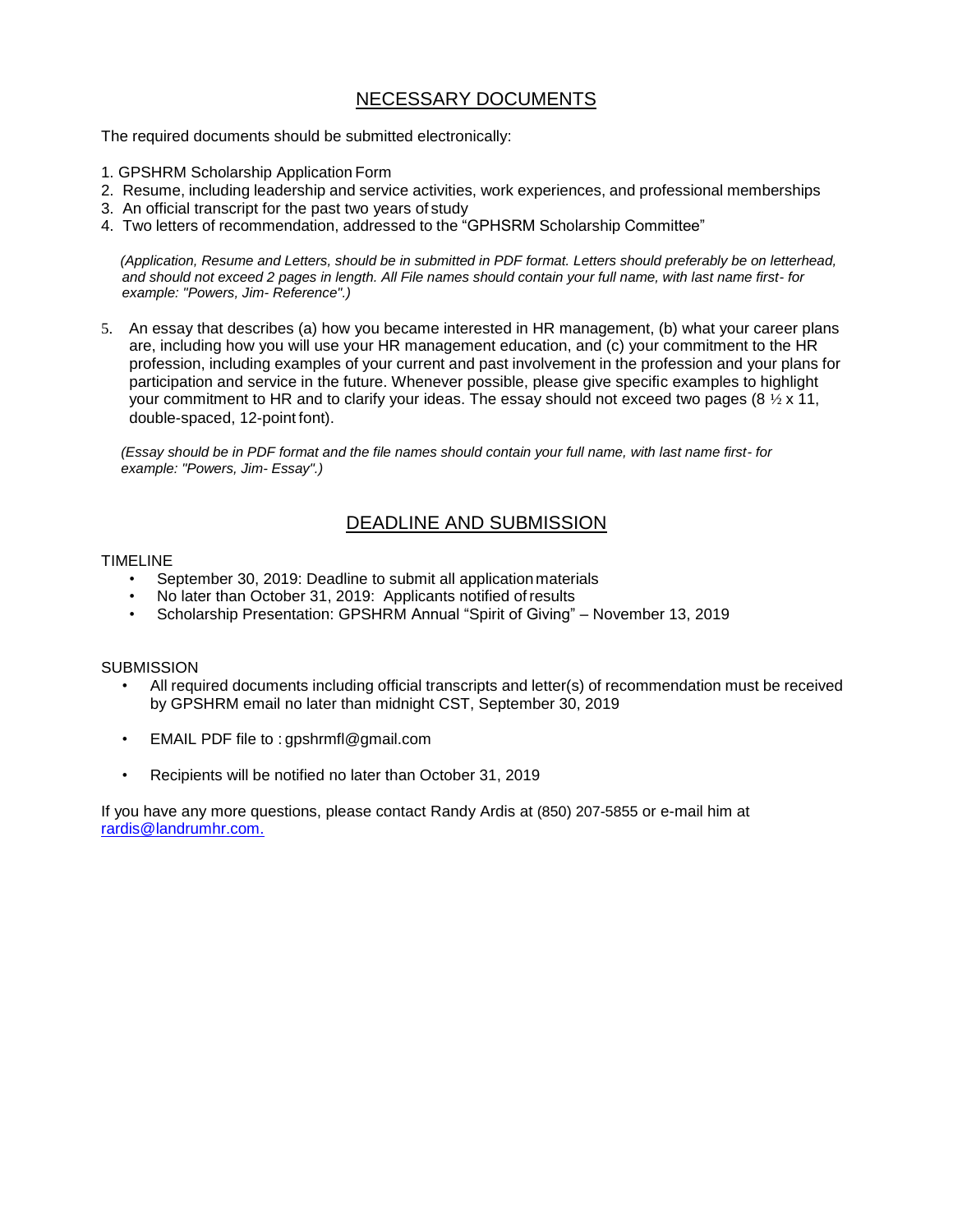## **GPSHRM SCHOLARSHIP APPLICATION FORM**

*(Please Type or Print)*

| Name of Applicant:                  |         |  |
|-------------------------------------|---------|--|
| <b>Scholarship Mailing Address:</b> |         |  |
| <b>Permanent Address:</b>           |         |  |
| Telephone No:                       | Fax No: |  |
| E-mail Address:                     |         |  |

# **Scholastic Record**

| <b>Current College/University:</b>                                               | City, State<br><u> 1989 - Andrea Sta</u>                                                                                                                                                                                      |  |  |  |  |  |
|----------------------------------------------------------------------------------|-------------------------------------------------------------------------------------------------------------------------------------------------------------------------------------------------------------------------------|--|--|--|--|--|
| Prior College/University:                                                        | City, State<br><u> 1999 - Jan Jawa</u>                                                                                                                                                                                        |  |  |  |  |  |
| Undergraduate degree from:                                                       | City, State                                                                                                                                                                                                                   |  |  |  |  |  |
| High School:                                                                     | City, State<br><u> 1999 - Jan Jawa</u><br><u> 1989 - Johann Barn, amerikansk politiker (d. 1989)</u>                                                                                                                          |  |  |  |  |  |
| Highest Degree Completed: AA, BA,<br>BS, MA, MS, Other:                          |                                                                                                                                                                                                                               |  |  |  |  |  |
| at (name of the school):                                                         | <u> 1989 - Johann Stoff, deutscher Stoffen und der Stoffen und der Stoffen und der Stoffen und der Stoffen und der</u>                                                                                                        |  |  |  |  |  |
| Major Field of Study:                                                            | the control of the control of the control of the control of the control of the control of the control of the control of the control of the control of the control of the control of the control of the control of the control |  |  |  |  |  |
| Degree Objective: BA, BS, MA,<br>MS, PhD, Other:                                 |                                                                                                                                                                                                                               |  |  |  |  |  |
|                                                                                  |                                                                                                                                                                                                                               |  |  |  |  |  |
| <b>Current Enrollment Status:</b>                                                |                                                                                                                                                                                                                               |  |  |  |  |  |
| <b>Full-time Student</b>                                                         |                                                                                                                                                                                                                               |  |  |  |  |  |
| Part-time Student and number of credit hours currently taking: _________________ |                                                                                                                                                                                                                               |  |  |  |  |  |
| Present Academic Standing: Junior, Senior, Other _______________________________ |                                                                                                                                                                                                                               |  |  |  |  |  |
| Anticipated Completion Date of the Current Degree:                               |                                                                                                                                                                                                                               |  |  |  |  |  |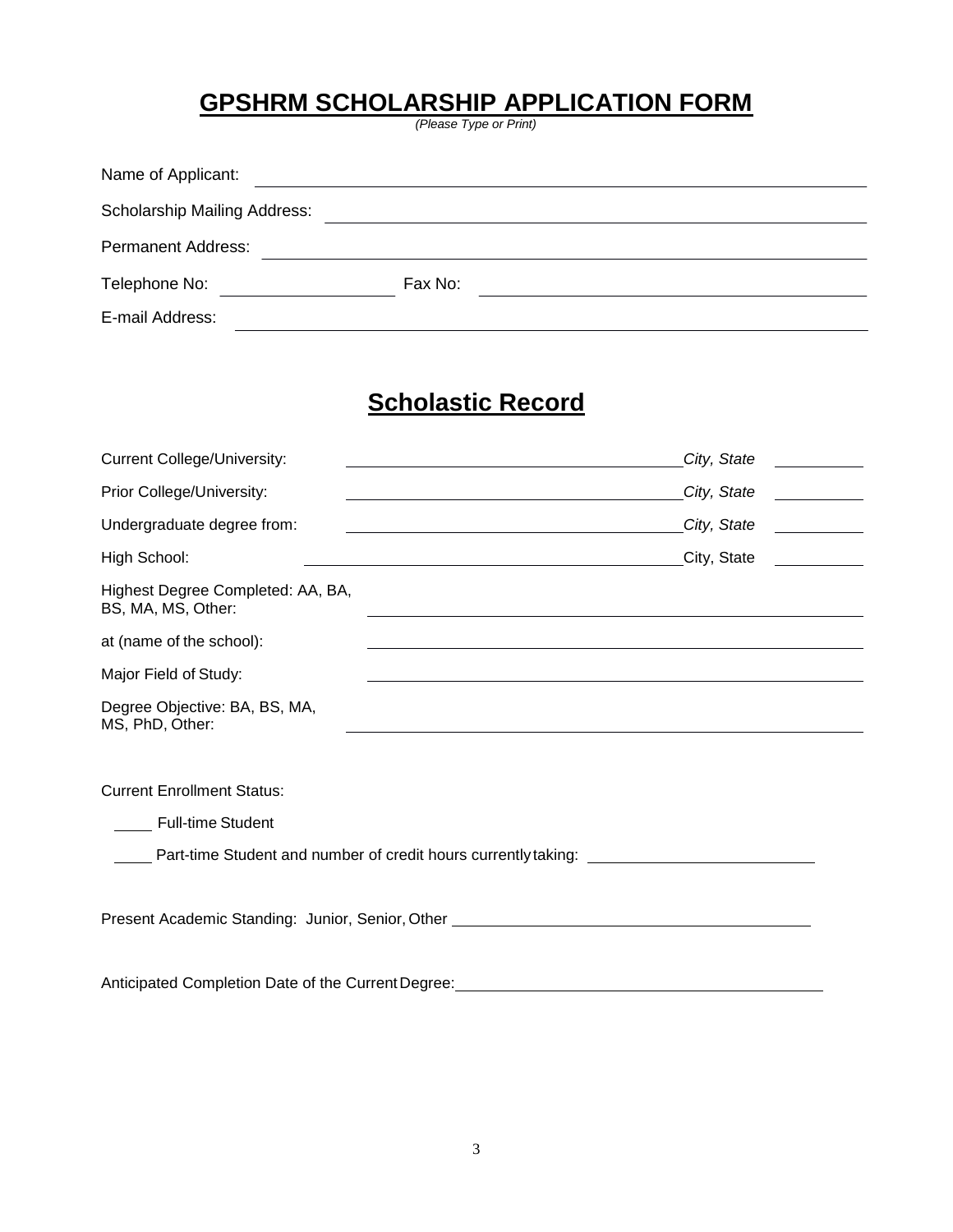## **Experience**

Have you participated in SHRM or any other Professional Affiliated Organization?

Describe your involvement and if you have held any leadership positions.

Describe any volunteer experience you have had (either GPSHRM or non-GPSHRM) related whereby you felt you made an impact. Include any organizations or people you worked with that you impacted and the results you achieved.

and the control of the control of the control of the control of the control of the control of the control of the